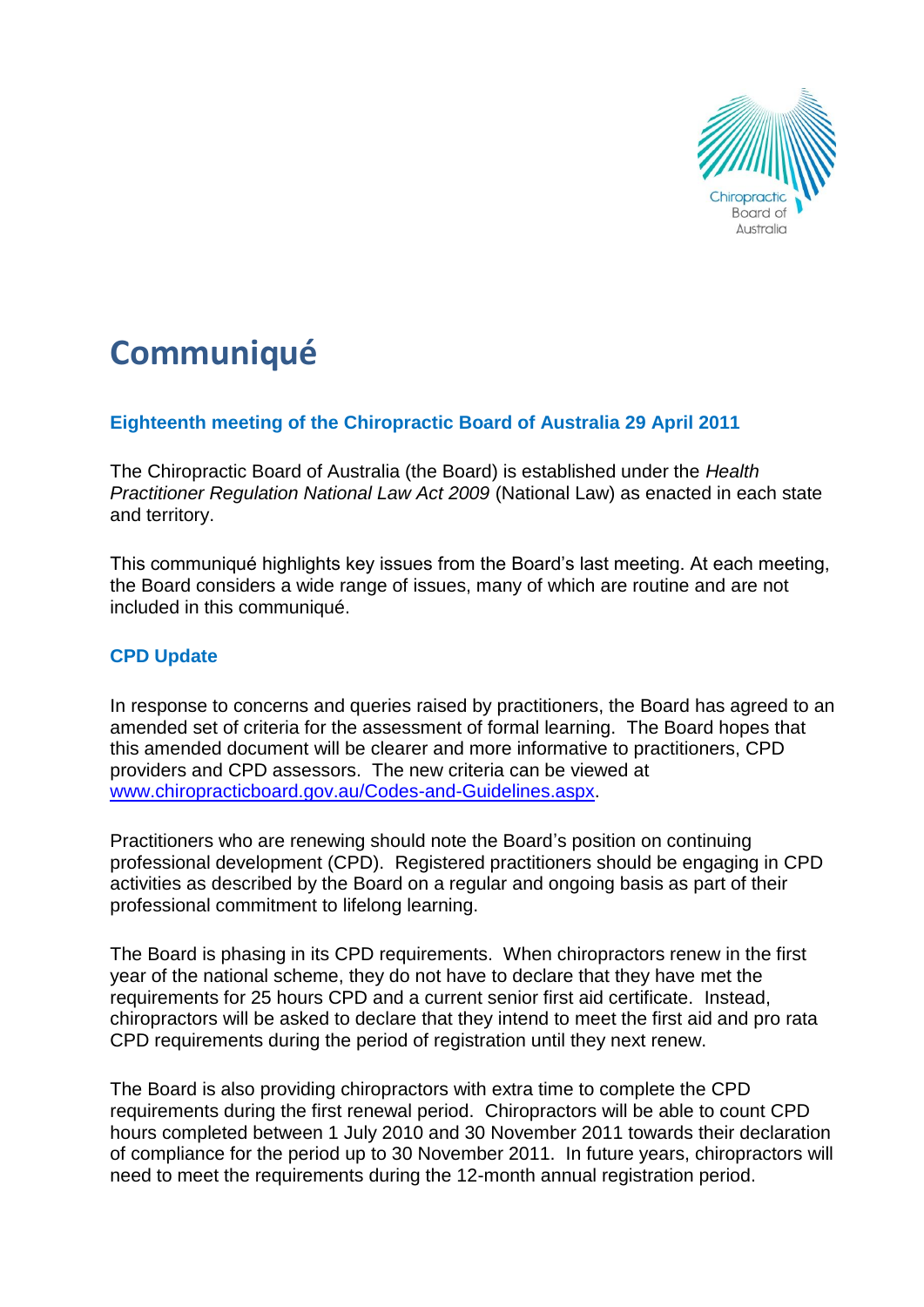Chiropractors will need to hold a current first aid certificate when they renew for the period 1 December 2011 to 30 November 2012. Practitioners should also note that First Aid Courses **do not** count as formal learning hours and are an additional requirement as expressed by the CPD Registration Standard and Guidelines.

## **Student Register**

The Board noted that there are now more than 80,000 registered students who are part of the National Scheme.

The Student Register was established through data provided by education providers to AHPRA, and all chiropractic students will now be registered from the first year of their course. Under the National Law, the Student Register is not public.

The role of the Chiropractic Board of Australia in relation to students is limited to student health impairment matters or when there is a criminal conviction of a serious nature, either of which may adversely impact on public safety. The Board has no role to play in the academic progress or conduct of students, which continues to be a core responsibility of educational providers.

The definition of education providers under the National Law is broad. It not only includes education providers delivering Board approved programs of study leading to registration but also includes education providers, health services and other organisations or individuals that provide clinical experience placements for persons who are not enrolled in a Board approved program of study leading to registration, and do not hold registration in Australia in the profession in which they are undertaking the clinical experience placement. This includes students from overseas.

More detail on student registration and the implications for students and education providers is published at [www.chiropracticboard.gov.au/Student-Registrations.aspx.](http://www.chiropracticboard.gov.au/Student-Registrations.aspx)

# **Notifications and Registration**

The Board noted that WA and NSW chiropractors will shortly be receiving reminders to renew their registration in the mail. Practitioners are reminded to renew their registration early. For the time being chiropractors are not yet able to renew online as there are additional requirements not yet available via the online system,.

### **Limited registration**

The Board is reviewing its proposed registration standard for Limited Registration, based on feedback provided in consultation to date. A revised standard will be published on the Board's website for further stakeholder feedback shortly. Practitioners are encouraged to refer to the website for updates on Policy and Guidelines.